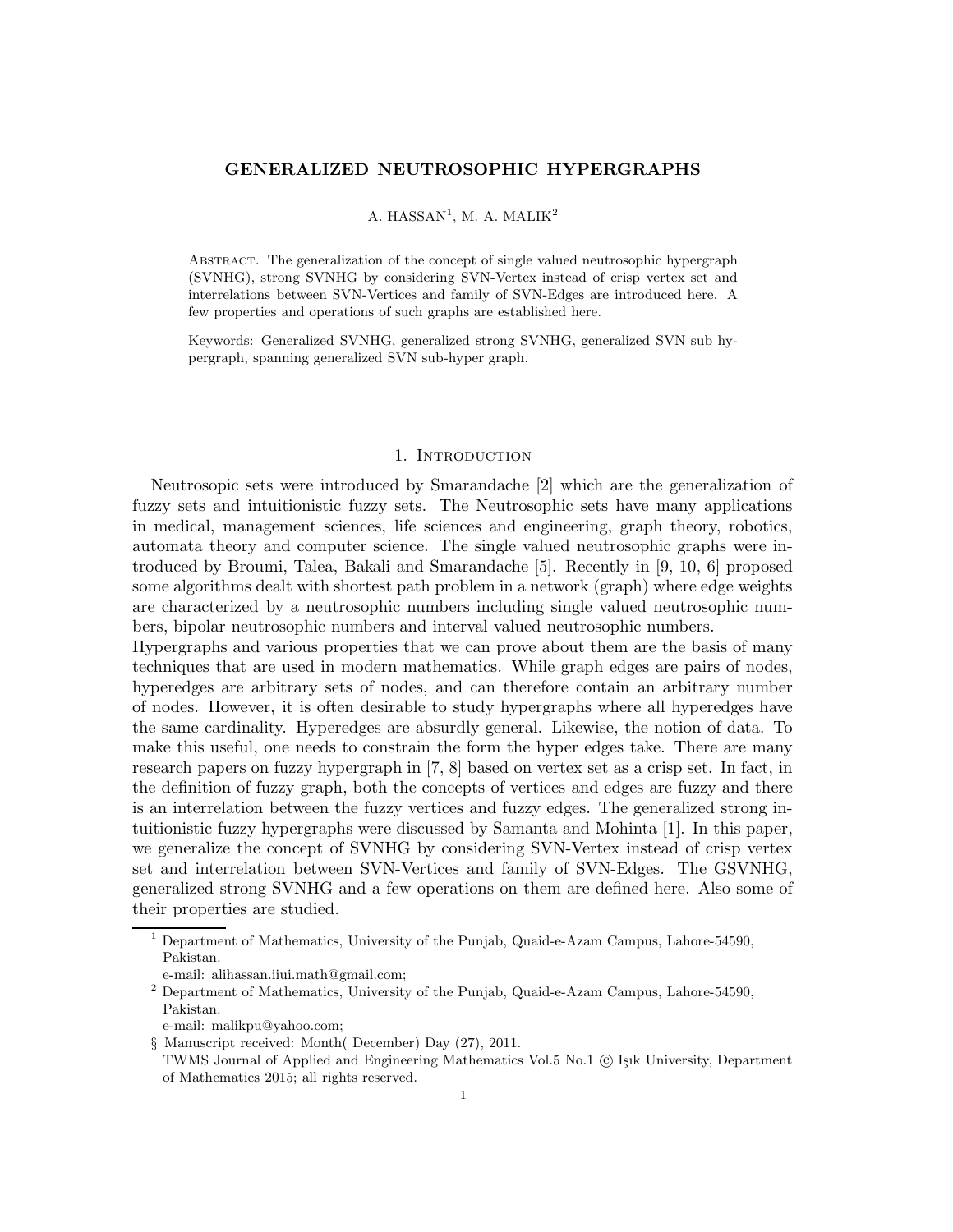### 2. Preliminaries

**Definition 2.1.** [2] Let X be a crisp set, the single valued neutrosophic set (SVNS) Z is characterized by three membership functions  $T_Z(x)$ ,  $I_Z(x)$  and  $F_Z(x)$ , which are truth, indeterminacy and falsity membership functions, i.e  $\forall x \in X$ ,  $T_Z(x)$ ,  $I_Z(x)$ ,  $F_Z(x) \in [0,1]$ .

**Definition 2.2.** [2] Let A be a SVNS on X then support of A is denoted and defined by  $Supp(A) = \{x : x \in X, T_A(x) > 0, I_A(x) > 0, F_A(x) > 0\}.$ 

**Definition 2.3.** [7, 8] A hypergraph is an ordered pair  $H = (Z, \Theta)$ , where (1)  $Z = \{\eta_1, \eta_2, \dots, \eta_n\}$  be a finite set of vertices.

 $(2) \Theta = {\Theta_1, \Theta_2, \ldots, \Theta_m}$  be a family of subsets of Z.

(3)  $\Theta_j \neq \phi, \forall j = 1, 2, 3, \dots, m$  and  $\bigcup_j \Theta_j = Z$ .

A hypergraph is also called a set system or a family of sets drawn from the universal set  $X$ .

## 3. Generalized strong SVNHGs

We introduce the concept of GSVNHG and generalized strong SVNHG and its properties and a few operations on GSVNHGs and GSSVNHGs.

**Definition 3.1.** The single valued neutrosophic hypergraph (SVNHG) be a  $H = (Z, \Theta)$ , where

(1)  $Z = \{\eta_1, \eta_2, \dots, \eta_n\}$  be a finite set of vertices.  $(2) \Theta = {\Theta_1, \Theta_2, \ldots, \Theta_m}$  be a family of SVNSs of Z. (3)  $\Theta_j \neq O = (0, 0, 0) \ \forall j = 1, 2, 3, ..., m \ and \ \bigcup_j \, Supp(\Theta_j) = Z.$ 

**Definition 3.2.** A generalized single valued neutrosophic hypergraph (GSVNHG)  $H =$  $(Z, \Theta)$ , where

(1)  $Z = \{\eta_1, \eta_2, \dots, \eta_n\}$  be a finite set of vertices.

(2)  $A, B, C: Z \rightarrow [0, 1]$  be the SVNS of vertices.

(3)  $\Theta = {\Theta_1, \Theta_2, \ldots, \Theta_m}$  be set of SVNSs of Z, where

$$
\Theta_j = \{(\eta_i, T_{\Theta_j}(\eta_i), I_{\Theta_j}(\eta_i), F_{\Theta_j}(\eta_i)) : T_{\Theta_j}(\eta_i), I_{\Theta_j}(\eta_i), F_{\Theta_j}(\eta_i) : Z \to [0,1]\}
$$

with

$$
\bigvee_{j=1}^{m} T_{\Theta_j}(\eta_i) \leq A(\eta_i), \bigwedge_{j=1}^{m} I_{\Theta_j}(\eta_i) \geq B(\eta_i), \bigwedge_{j=1}^{m} F_{\Theta_j}(\eta_i) \geq C(\eta_i)
$$

 $\forall i = 1, 2, 3, \dots, n \text{ and } \forall j = 1, 2, 3, \dots, m.$ (4)  $\Theta_j \neq O = (0, 0, 0), j = 1, 2, 3, ..., m$  and  $\bigcup_j \text{Supp}(\Theta_j) = Z$ .

Remark 3.1. The generalized single valued neutrosophic hypergraph is the generalization of generalized intuitionistic fuzzy hypergraph.

**Example 3.1.** Consider the  $H = (X, E)$ , where  $X = \{\alpha, \beta, \gamma, \delta\}$  and  $E = \{E_1, E_2, E_3, E_4\}$ . aLSO  $A, B, C: X \to [0,1]$  defined by  $A(\alpha) = .5, A(\beta) = .9, A(\gamma) = .8, A(\delta) = .6,$  $B(\alpha) = .0, B(\beta) = .1, B(\gamma) = .1, B(\delta) = .0, C(\alpha) = .1, C(\beta) = .1, C(\gamma) = .2, C(\delta) = .3,$  $E_1 = \{(\alpha, .2, .3, .4), (\beta, .5, .3, .6), (\gamma, .5, .3, .2), (\delta, .0, .1, .3)\},\$  $E_2 = \{(\alpha, .5, .0, .2), (\beta, .6, .7, .4), (\gamma, .1, .6, .9), (\delta, .2, .3, .6)\},\$  $E_3 = \{(\alpha, .1, .3, .5), (\beta, .8, .1, .3), (\gamma, .3, .8, .9), (\delta, .5, .0, .9)\},\$  $E_4 = \{(\alpha, .1, .6, .2), (\beta, .2, .1, .6), (\gamma, .6, .1, .3), (\delta, .3, .2, .6)\}.$ 

Then by routine calculations H is GSVNHG.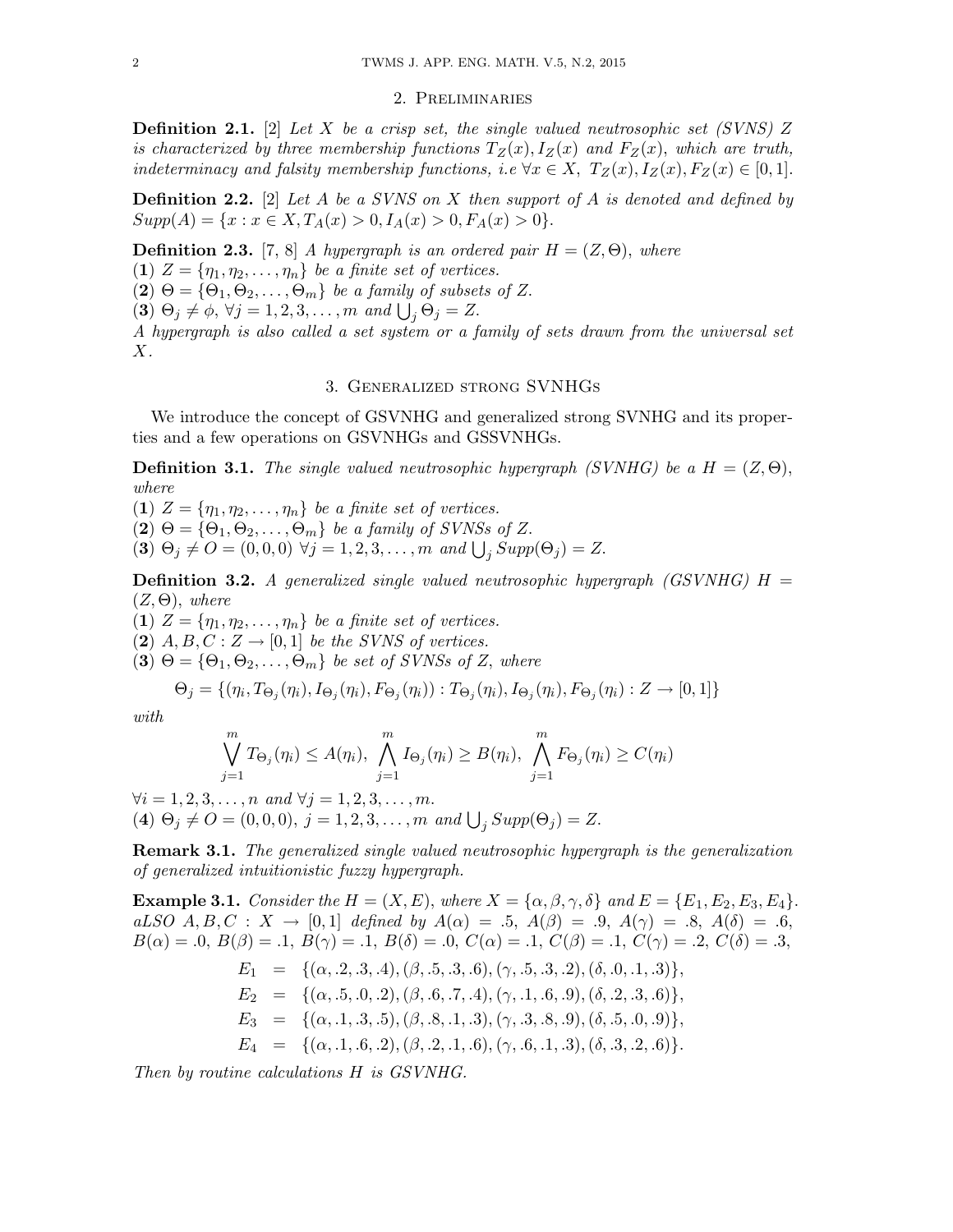**Definition 3.3.** The GSVNHG  $H = (X, E)$  is said to be generalized strong single valued neutrosophic hypergraph (GSSVNHG), if

$$
\bigvee_{j=1}^{m} T_{E_j}(x_i) = A(x_i), \bigwedge_{j=1}^{m} I_{E_j}(x_i) = B(x_i), \bigwedge_{j=1}^{m} F_{E_j}(x_i) = C(x_i)
$$

 $\forall i = 1, 2, 3, \ldots, n$  and  $j = 1, 2, 3, \ldots, m$ .

**Example 3.2.** Consider the GSVNHG H =  $(X, E)$ , where  $X = {\alpha, \beta, \gamma}$  and  $E =$  ${E_1, E_2, E_3, E_4}$ . Also  $A, B, C: X \to [0, 1]$  defined by  $A(\alpha) = .5, A(\beta) = .6, A(\gamma) = .8,$  $B(\alpha) = .2, B(\beta) = .2, B(\gamma) = .0, C(\alpha) = .3, C(\beta) = .2, C(\gamma) = .1,$ 

$$
E_1 = \{ (\alpha, .5, .2, .3), (\beta, .5, .2, .9), (\gamma, .3, .9, .1) \},
$$
  
\n
$$
E_2 = \{ (\alpha, .1, .6, .5), (\beta, .3, .2, .6), (\gamma, .0, .3, .2) \},
$$
  
\n
$$
E_3 = \{ (\alpha, .3, .6, .9), (\beta, .1, .3, .2), (\gamma, .1, .0, .9) \},
$$
  
\n
$$
E_4 = \{ (\alpha, .2, .3, .6), (\beta, .6, .5, .2), (\gamma, .8, .6, .4) \}.
$$

Then by routine calculations H is GSSVNHG.

**Definition 3.4.** Let  $H = (X, E)$  be a GSVNHG, where  $A, B, C: X \rightarrow [0, 1]$ ,

$$
E = \{ (T_{E_j}, I_{E_j}, F_{E_j}) : X \to [0,1]^3 : j = 1,2,3,\ldots, m \}
$$

and let  $H' = (X, E'),$  where  $A', B', C' : X \to [0, 1],$ 

$$
E' = \{ (T'_{E_j}, I'_{E_j}, F'_{E_j}) : X \to [0, 1]^3 : j = 1, 2, 3, \dots, m \}
$$

 $H'$  is said to be a generalized single valued neutrosophic sub hypergraph (GSVNSHG) of H, whenever

$$
\bigvee_{j=1}^{m} T'_{E_j}(x_i) \leq \bigvee_{j=1}^{m} T_{E_j}(x_i), \bigwedge_{j=1}^{m} I'_{E_j}(x_i) \geq \bigwedge_{j=1}^{m} I_{E_j}(x_i), \bigwedge_{j=1}^{m} F'_{E_j}(x_i) \geq \bigwedge_{j=1}^{m} F_{E_j}(x_i)
$$
  

$$
A'(x_i) \leq A(x_i), B'(x_i) \geq B(x_i), C'(x_i) \geq C(x_i)
$$

 $\forall i=1,2,3,\ldots,n.$  The GSVNHG  $H^{'}=(X,E^{'})$  is said to be a spanning generalized single valued neutrosophic sub hypergraph (SGSVNSHG) of  $H = (X, E)$ , if

$$
A'(x_i) = A(x_i), B'(x_i) = B(x_i), C'(x_i) = C(x_i)
$$

 $\forall i = 1, 2, 3, \ldots, n.$ 

**Definition 3.5.** Let  $H = (X, E)$  be a GSSVNHG, where  $A, B, C: X \rightarrow [0, 1]$ ,

$$
E = \{(T_{E_j}, I_{E_j}, F_{E_j}) : X \to [0,1]^3 : j = 1,2,3,\ldots, m\}
$$

and let  $H' = (X, E'),$  where  $A', B', C' : X \rightarrow [0, 1],$  and

$$
E' = \{ (T'_{E_j}, I'_{E_j}, F'_{E_j}) : X \to [0,1]^3 : j = 1,2,3,\ldots, m \}
$$

 $H^{'}$  is is said to be a generalized strong single valued neutrosophic sub hypergraph (GSSVN-SHG) of H, whenever

$$
\bigvee_{j=1}^{m} T'_{E_j}(x_i) = \bigvee_{j=1}^{m} T_{E_j}(x_i), \bigwedge_{j=1}^{m} I'_{E_j}(x_i) = \bigwedge_{j=1}^{m} I_{E_j}(x_i), \bigwedge_{j=1}^{m} F'_{E_j}(x_i) = \bigwedge_{j=1}^{m} F_{E_j}(x_i)
$$

$$
A'(x_i) = A(x_i), B'(x_i) = B(x_i), C'(x_i) = C(x_i)
$$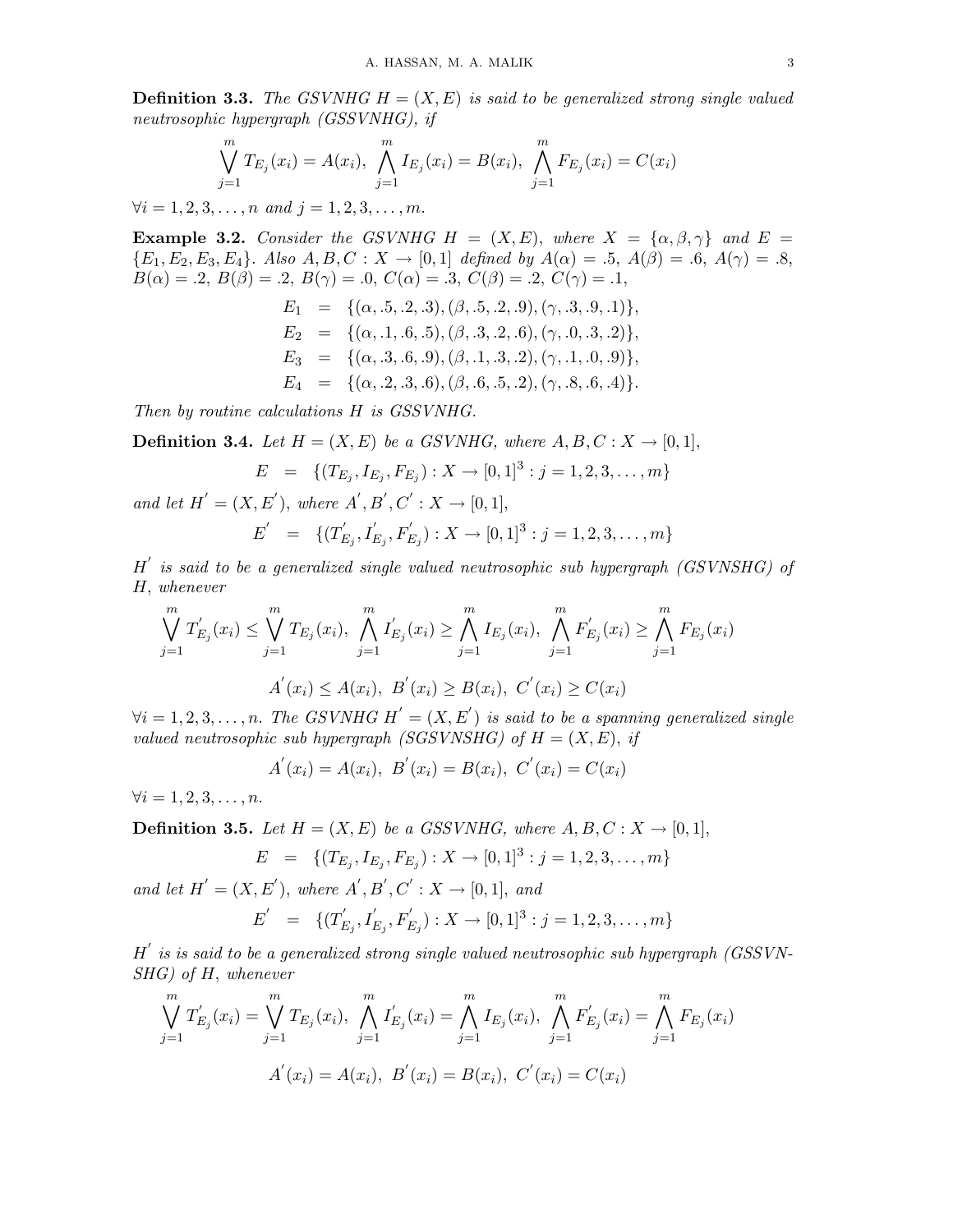$\forall i=1,2,3,\ldots,n.$  The GSVNHG  $H^{'}=(X,E^{'})$  is said to be a spanning generalized strong single valued neutrosophic sub hypergraph (SGSSVNSHG) of  $H = (X, E)$ , if

$$
A^{'}(x_i) = A(x_i), B^{'}(x_i) = B(x_i), C^{'}(x_i) = C(x_i)
$$

 $\forall i = 1, 2, 3, \ldots, n.$ 

**Example 3.3.** Consider the GSVNHGs  $G = (X, E)$ ,  $H = (X, E')$  and  $S = (X, E'')$ , where  $X = {\alpha, \beta, \gamma}, E = {E_1, E_2}, E' = {E'_1}$  $\mathcal{L}_{1}^{'}, \overleftrightarrow{E}_{2}^{'}$  $\binom{1}{2}$  and  $E'' = \{E''_1\}$  ${\eta^{''}}_{1}^{\prime}, E_{2}^{''}$  $_{2}^{"}$ . Also  $A, B, C:$  $X \to [0,1]$  defined by  $A(\alpha) = .4$ ,  $A(\beta) = .5$ ,  $B(\alpha) = .2$ ,  $B(\beta) = .2$ ,  $C(\alpha) = .3$ ,  $C(\beta) = .0$ ,  $A'(\alpha) = A, A'(\beta) = A, B'(\alpha) = A, B'(\beta) = A, B'(\beta) = A, C'(\alpha) = A, C'(\beta) = A, A''(\alpha) = A,$  $A''(\beta) = .5, B''(\alpha) = .2, B''(\beta) = .2, C''(\alpha) = .3, C''(\beta) = .0,$  $E_1 = \{(\alpha, .2, .3, .6), (\beta, .5, .6, .2)\}, E_2 = \{(\alpha, .4, .2, .3), (\beta, .3, .2, .5)\},$  $E_1' = \{(\alpha, .2, .3, .5), (\beta, .4, .3, .5)\}, E_2' = \{(\alpha, .3, .2, .3), (\beta, .3, .4, .3)\},$  $E_1^{''} = \{(\alpha, .2, .3, .5), (\beta, .5, .3, .5)\}, E_2^{''} = \{(\alpha, .4, .2, .3), (\beta, .3, .4, .3)\}.$ 

Then by routine calculations H is GSVNSHG of G but S is SGSVNSHG of G.

**Definition 3.6.** Let  $H_1 = (X_1, E_1)$  and  $H_2 = (X_2, E_2)$  be two GSVNHGs, where  $X_1 =$  ${x_1, x_2, \ldots, x_n}, X_2 = {y_1, y_2, \ldots, y_n}, A_1, B_1, C_1 : X_1 \to [0, 1], A_2, B_2, C_2 : X_2 \to [0, 1]$ and

$$
E_1 = \{ (T_{E_{11}}, I_{E_{11}}, F_{E_{11}}), (T_{E_{12}}, I_{E_{12}}, F_{E_{12}}), \ldots, (T_{E_{1k}}, I_{E_{1k}}, F_{E_{1k}}) \}
$$
  
\n
$$
E_2 = \{ (T_{E_{21}}, I_{E_{21}}, F_{E_{21}}), (T_{E_{22}}, I_{E_{22}}, F_{E_{22}}), \ldots, (T_{E_{2p}}, I_{E_{2p}}, F_{E_{2p}}) \}
$$

where

$$
T_{E_{1i}}, I_{E_{1i}}, F_{E_{1i}} : X_1 \to [0, 1],
$$
  
\n
$$
T_{E_{2j}}, I_{E_{2j}}, F_{E_{2j}} : X_2 \to [0, 1],
$$

 $\forall i = 1, 2, 3, \ldots, k$  and  $j = 1, 2, 3, \ldots, p$ . The union  $H_1 \cup H_2 = (X_1 \cup X_2, E_1 \cup E_2)$  of  $H_1$ and  $H_2$  is defined by

$$
(A_1 \cup A_2)(x) = \begin{cases} A_1(x) & x \in X_1 - X_2 \\ A_2(x) & x \in X_2 - X_1 \\ \max(A_1(x), A_2(x)) & x \in X_1 \cap X_2 \end{cases}
$$

$$
(B_1 \cup B_2)(x) = \begin{cases} B_1(x) & x \in X_1 - X_2 \\ B_2(x) & x \in X_2 - X_1 \\ \min(B_1(x), B_2(x)) & x \in X_1 \cap X_2 \end{cases}
$$

$$
(C_1 \cup C_2)(x) = \begin{cases} C_1(x) & x \in X_1 - X_2 \\ C_2(x) & x \in X_2 - X_1 \\ \min(C_1(x), C_2(x)) & x \in X_1 \cap X_2 \end{cases}
$$

$$
(T_{E_{1i}} \cup T_{E_{2j}})(x) = \begin{cases} T_{E_{1i}}(x) & x \in X_1 - X_2 \\ T_{E_{2j}}(x) & x \in X_2 - X_1 \\ \max(T_{E_{1i}}(x), T_{E_{2j}}(x)) & x \in X_1 \cap X_2 \end{cases}
$$

$$
(I_{E_{1i}} \cup I_{E_{2j}})(x) = \begin{cases} I_{E_{1i}}(x) & x \in X_1 - X_2 \\ I_{E_{2j}}(x) & x \in X_2 - X_1 \\ \min(I_{E_{1i}}(x), I_{E_{2j}}(x)) & x \in X_1 \cap X_2 \end{cases}
$$

$$
(F_{E_{1i}} \cup F_{E_{2j}})(x) = \begin{cases} F_{E_{1i}}(x) & x \in X_1 - X_2 \\ F_{E_{2j}}(x) & x \in X_1 - X_2 \\ F_{E_{2j}}(x) & x \in X_1 - X_2 \\ \min(F_{E_{1i}}(x), F_{E_{2j}}(x)) & x \in X_1 \cap X_2 \end{cases}
$$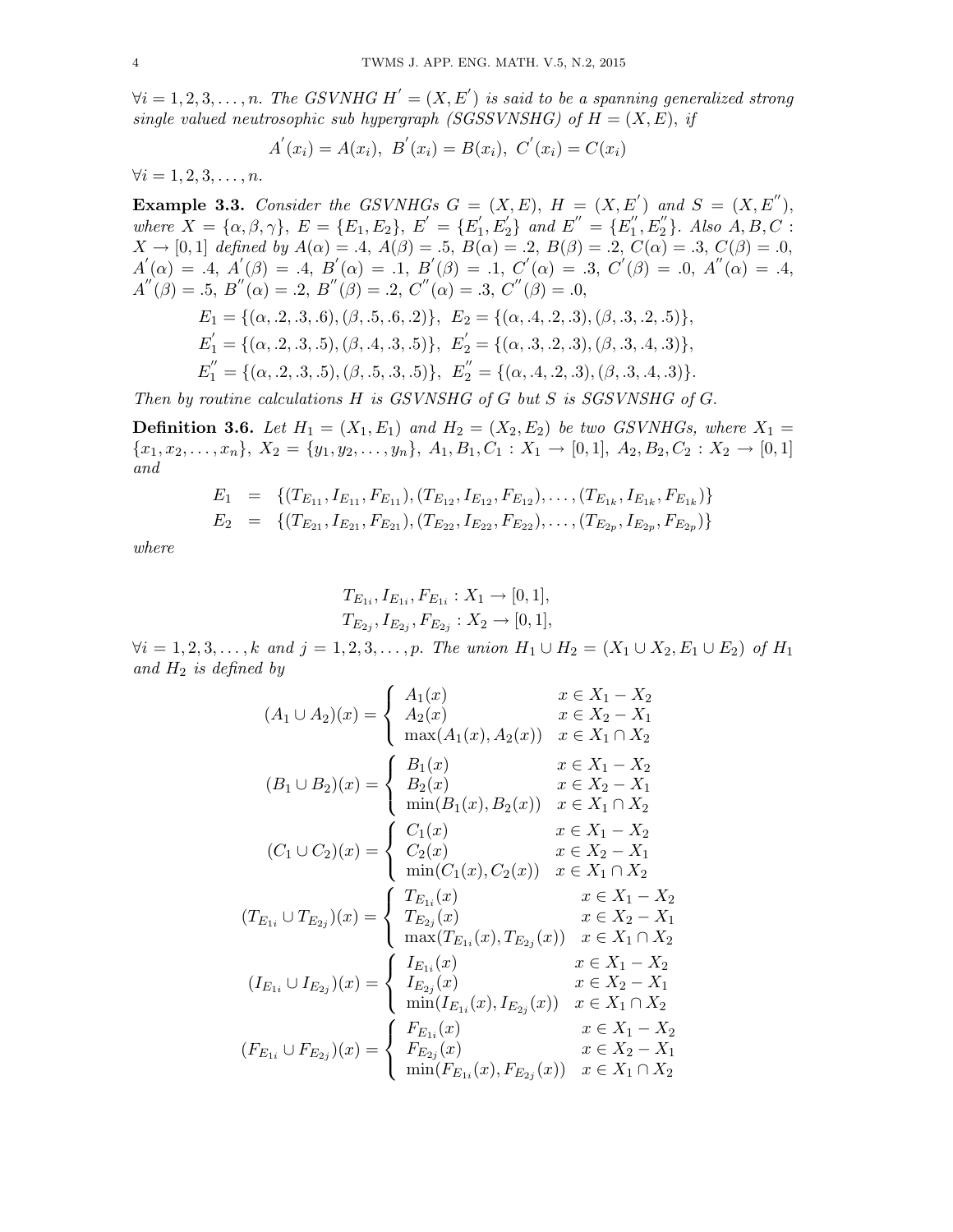**Remark 3.2.** If  $H_1 = (X_1, E_1)$  and  $H_2 = (X_2, E_2)$  be two GSVNHGs, then  $H_1 \cup H_2$  is also GSVNHG.

**Remark 3.3.** If  $H_1 = (X_1, E_1)$  and  $H_2 = (X_2, E_2)$  be two GSSVNHGs, then  $H_1 \cup H_2$  is also GSSVNHG.

**Definition 3.7.** Let  $H_1 = (X_1, E_1)$  and  $H_2 = (X_2, E_2)$  be two GSVNHGs, where  $X_1 =$  ${x_1, x_2, \ldots, x_n}$ ,  $X_2 = {y_1, y_2, \ldots, y_n}$ ,  $A_1, B_1, C_1 : X_1 \to [0, 1]$ ,  $A_2, B_2, C_2 : X_2 \to [0, 1]$ ,

$$
E_1 = \{ (T_{E_{11}}, I_{E_{11}}, F_{E_{11}}), (T_{E_{12}}, I_{E_{12}}, F_{E_{12}}), \dots, (T_{E_{1k}}, I_{E_{1k}}, F_{E_{1k}}) \},
$$
  
\n
$$
E_2 = \{ (T_{E_{21}}, I_{E_{21}}, F_{E_{21}}), (T_{E_{22}}, I_{E_{22}}, F_{E_{22}}), \dots, (T_{E_{2p}}, I_{E_{2p}}, F_{E_{2p}}) \},
$$

where

$$
T_{E_{1i}}, I_{E_{1i}}, F_{E_{1i}} : X_1 \to [0, 1],
$$
  
\n
$$
T_{E_{2j}}, I_{E_{2j}}, F_{E_{2j}} : X_2 \to [0, 1],
$$

 $\forall i = 1, 2, 3, \ldots, k$  and  $j = 1, 2, 3, \ldots, p$ . The cartesian product  $H_1 \times H_2$  of  $H_1$  and  $H_2$  is defined by an ordered pair  $H_1 \times H_2 = (X_1 \times X_2, E_1 \times E_2)$ , where

$$
(A_1 \times A_2)(x, y) = \min(A_1(x), A_2(x))
$$
  
\n
$$
(B_1 \times B_2)(x, y) = \max(B_1(x), B_2(x))
$$
  
\n
$$
(C_1 \times C_2)(x, y) = \max(C_1(x), C_2(x))
$$
  
\n
$$
(T_{E_{1i}} \times T_{E_{2j}})(x, y) = \min(T_{E_{1i}}(x), T_{E_{2j}}(y))
$$
  
\n
$$
(I_{E_{1i}} \times I_{E_{2j}})(x, y) = \max(I_{E_{1i}}(x), I_{E_{2j}}(y))
$$
  
\n
$$
(F_{E_{1i}} \times F_{E_{2j}})(x, y) = \max(F_{E_{1i}}(x), F_{E_{2j}}(y))
$$

 $\forall x \in X_1, y \in X_2, i = 1, 2, 3, \dots, k \text{ and } j = 1, 2, 3, \dots, p.$ 

**Remark 3.4.** If both  $H_1$  and  $H_2$  are not GSSVNHGs, then  $H_1 \times H_2$  may or may not be GSSVNHG.

**Example 3.4.** Consider a GSVNHGs  $H_1 = (X_1, E_1)$  and  $H_2 = (X_2, E_2)$  where  $X_1 =$  ${a, b}, X_2 = {p, q}, E_1 = {P, Q}, E_2 = {P', Q'}, has A_1, B_1, C_1 : X_1 \rightarrow [0, 1]$  defined by  $A_1(a) = .3, A_1(b) = .5, B_1(a) = .2, B_1(b) = .4, C_1(a) = .5, C_1(b) = .5 \text{ and } A_2, B_2, C_2$ :  $X_2 \rightarrow [0,1]$  defined by  $A_2(p) = .5$ ,  $A_2(q) = .9$ ,  $B_2(p) = .1$ ,  $B_2(q) = .5$ ,  $C_2(p) = .5$ ,  $C_2(q) = .5,$ 

$$
P = \{(a, .1, .2, .5), (b, .5, .4, .5)\}, Q = \{(a, .3, .4, .5), (b, .4, .6, .5)\},
$$
  

$$
P' = \{(p, .5, .3, .5), (q, .8, .5, .5)\}, Q' = \{(p, .4, .6, .5), (q, .1, .5, .5)\}.
$$

Then by routine calculations  $H_1$  is GSSVNHG and  $H_2$  is GSVNHG. Let  $H = (X_1 \times$  $X_2, E_1 \times E_2$ ,  $A = A_1 \times A_2$ ,  $B = B_1 \times B_2$ ,  $C = C_1 \times C_2$ . Then by routine calculations,  $A((a, p)) = .3, A((a, q)) = .3, A((b, p)) = .5, A((b, q)) = .5, B((a, p)) = .2, B((a, q)) = .5,$  $B((b, p)) = .4, B((b, q)) = .5, C((a, p)) = .5 C((a, q)) = .5, C((b, p)) = .5, C((b, q)) = .5,$ 

$$
P \times P' = \{((a, p), .1, .3, .5), ((a, q), .1, .5, .5), ((b, p), .5, .4, .5), ((b, q), .5, .5, .5)\},
$$
  
\n
$$
P \times Q' = \{((a, p), .1, .6, .5), ((a, q), .1, .5, .5), ((b, p), .4, .6, .5), ((b, q), .1, .5, .5)\},
$$
  
\n
$$
Q \times P' = \{((a, p), .3, .4, .5), ((a, q), .3, .5, .5), ((b, p), .4, .6, .5), ((b, q), .4, .6, .5)\},
$$
  
\n
$$
Q \times Q' = \{((a, p), .3, .6, .5), ((a, q), .1, .5, .5), ((b, p), .4, .6, .5), ((b, q), .1, .6, .5)\}.
$$

By calculations H is not GSSVNHG.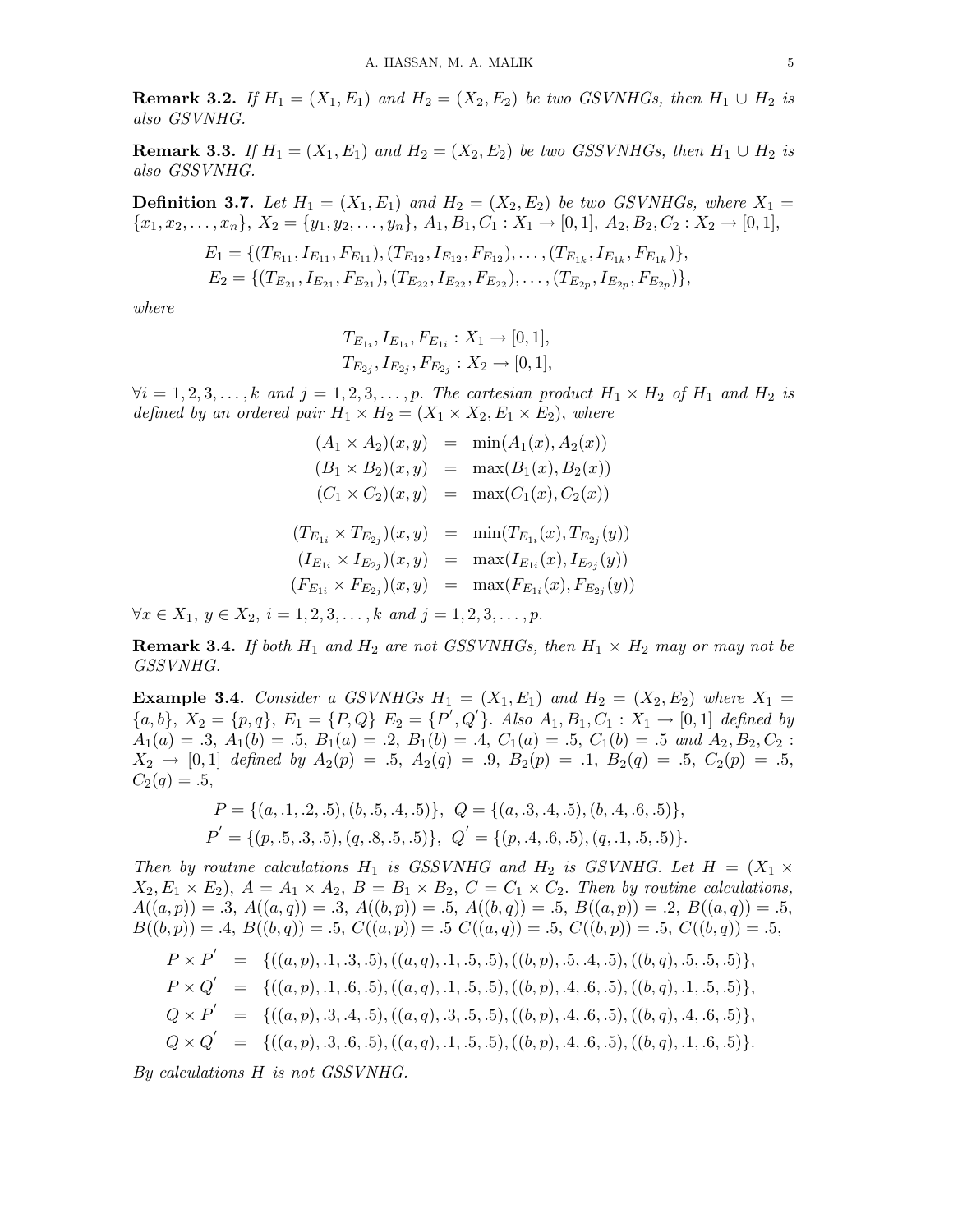**Example 3.5.** Consider the GSVNHGs  $H_1 = (X_1, E_1)$  and  $H_2 = (X_2, E_2)$  where  $X_1 =$  ${a, b}, X_2 = {p, q}, E_1 = {P, Q}, E_2 = {P', Q'}, \text{ Also } A_1, B_1, C_1 : X_1 \rightarrow [0, 1] \text{ defined by}$  $A_1(a) = .3, A_1(b) = .5, B_1(a) = .3, B_1(b) = .4, C_1(a) = .5, C_1(b) = .5 \text{ and } A_2, B_2, C_2$ :  $X_2 \rightarrow [0,1]$  defined by  $A_2(p) = .5$ ,  $A_2(q) = .9$ ,  $B_2(p) = .1$ ,  $B_2(q) = .5$ ,  $C_2(p) = .5$ ,  $C_2(q) = .5,$ 

$$
P = \{(a, .1, .3, .5), (b, .5, .4, .5)\}, Q = \{(a, .3, .4, .5), (b, .4, .6, .5)\},
$$
  

$$
P' = \{(p, .5, .3, .5), (q, .8, .5, .5)\}, Q' = \{(p, .4, .6, .5), (q, .1, .5, .5)\}.
$$

Then by routine calculations  $H_1$  is GSSVNHG and  $H_2$  is GSVNHG. Let  $H = (X_1 \times$  $X_2, E_1 \times E_2$ ,  $A = A_1 \times A_2$ ,  $B = B_1 \times B_2$ ,  $C = C_1 \times C_2$ , then by routine calculations,  $A((a, p)) = .3, A((a, q)) = .3, A((b, p)) = .5, A((b, q)) = .5, B((a, p)) = .3, B((a, q)) = .5,$  $B((b, p)) = .4, B((b, q)) = .5, C((a, p)) = .5, C((a, q)) = .5, C((b, p)) = .5, C((b, q)) = .5,$ 

$$
P \times P' = \{ ((a, p), .1, .3, .5), ((a, q), .1, .5, .5), ((b, p), .5, .4, .5), ((b, q), .5, .5, .5) \},
$$
  
\n
$$
P \times Q' = \{ ((a, p), .1, .6, .5), ((a, q), .1, .5, .5), ((b, p), .4, .6, .5), ((b, q), .1, .5, .5) \},
$$
  
\n
$$
Q \times P' = \{ ((a, p), .3, .4, .5), ((a, q), .3, .5, .5), ((b, p), .4, .6, .5), ((b, q), .4, .6, .5) \},
$$
  
\n
$$
Q \times Q' = \{ ((a, p), .3, .6, .5), ((a, q), .1, .5, .5), ((b, p), .4, .6, .5), ((b, q), .1, .6, .5) \}.
$$

By calculations H is GSSVNHG.

**Proposition 3.1.** If both  $H_1$  and  $H_2$  are GSVNHGs, then  $H_1 \times H_2$  is also GSVNHG.

*Proof.* Let  $H_1 = (X_1, E_1)$  and  $H_2 = (X_2, E_2)$  be two GSVNHGs, where  $X_1 = \{x_1, x_2, \ldots, x_n\}$ ,  $X_2 = \{y_1, y_2, \ldots, y_n\}, A_1, B_1, C_1 : X_1 \rightarrow [0, 1], A_2, B_2, C_2 : X_2 \rightarrow [0, 1],$ 

$$
E_1 = \{ (T_{E_{11}}, I_{E_{11}}, F_{E_{11}}), (T_{E_{12}}, I_{E_{12}}, F_{E_{12}}), \ldots, (T_{E_{1k}}, I_{E_{1k}}, F_{E_{1k}}) \}
$$
  
\n
$$
E_2 = \{ (T_{E_{21}}, I_{E_{21}}, F_{E_{21}}), (T_{E_{22}}, I_{E_{22}}, F_{E_{22}}), \ldots, (T_{E_{2p}}, I_{E_{2p}}, F_{E_{2p}}) \}
$$

where

$$
T_{E_{1i}}, I_{E_{1i}}, F_{E_{1i}} : X_1 \to [0, 1],
$$
  

$$
T_{E_{2j}}, I_{E_{2j}}, F_{E_{2j}} : X_2 \to [0, 1],
$$

 $\forall i = 1, 2, 3, \ldots, k$  and  $j = 1, 2, 3, \ldots, p$ . Then the cartesian product  $H_1 \times H_2 = (X_1 \times$  $X_2, E_1 \times E_2$ , where

$$
E_1 \times E_2 = \{((T_{E_{11}} \times T_{E_{21}}), (I_{E_{11}} \times I_{E_{21}}), (F_{E_{11}} \times F_{E_{21}})), \dots, ((T_{E_{11}} \times T_{E_{2p}}), (I_{E_{11}} \times I_{E_{2p}}), (F_{E_{11}} \times F_{E_{2p}})), (F_{E_{11}} \times F_{E_{2p}})), (F_{E_{1k}} \times F_{E_{2p}}))\}
$$

with

$$
\bigvee_{r=1}^{k} T_{E_{1r}}(x_i) \le A_1(x_i), \bigvee_{s=1}^{p} T_{E_{2s}}(y_j) \le A_2(y_j)
$$
\n
$$
\bigwedge_{r=1}^{k} I_{E_{1r}}(x_i) \ge B_1(x_i), \bigwedge_{s=1}^{p} I_{E_{2s}}(y_j) \ge B_2(y_j)
$$
\n
$$
\bigwedge_{r=1}^{k} F_{E_{1r}}(x_i) \ge C_1(x_i), \bigwedge_{s=1}^{p} F_{E_{2s}}(y_j) \ge C_2(y_j)
$$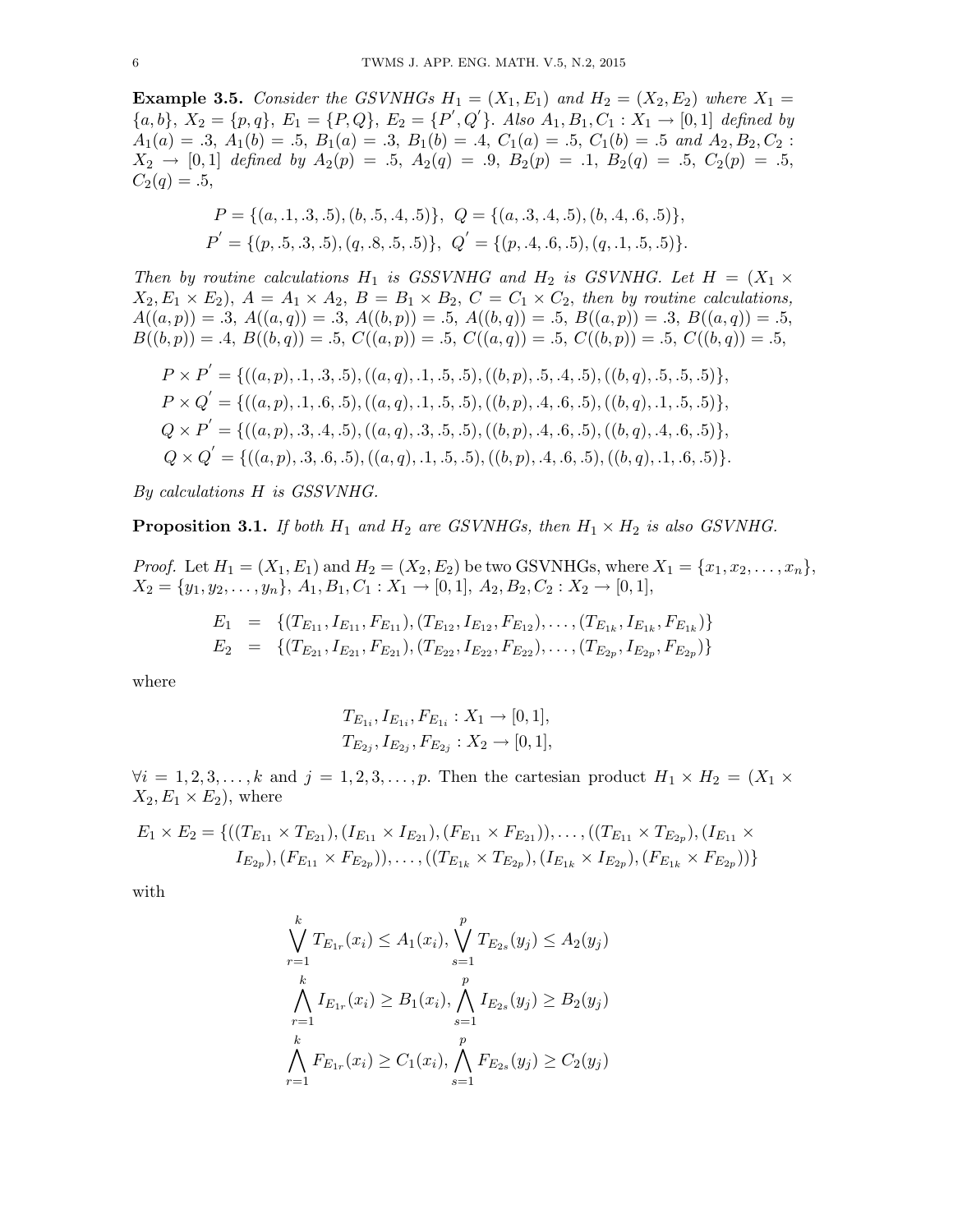$\forall i = 1, 2, 3, ..., n$  and  $j = 1, 2, 3, ..., m$ . Now consider

$$
\bigvee_{s=1}^{p} \bigvee_{r=1}^{k} (T_{E_{1r}} \times T_{E_{2s}})(x_i, y_j) = \bigvee_{s=1}^{p} \bigvee_{r=1}^{k} (T_{E_{1r}}(x_i), T_{E_{2s}}(y_j))
$$
\n
$$
= (\bigvee_{r=1}^{k} T_{E_{1r}}(x_i)) \wedge (\bigvee_{s=1}^{p} T_{E_{2s}}(y_j))
$$
\n
$$
\leq A_1(x_i) \wedge A_2(y_j) = (A_1 \times A_2)(x_i, y_j)
$$

 $\forall i$  and j. Similarly

$$
\bigwedge_{s=1}^{p} \bigwedge_{r=1}^{k} (I_{E_{1r}} \times I_{E_{2s}})(x_i, y_j) \ge (B_1 \times B_2)(x_i, y_j)
$$
\n
$$
\bigwedge_{s=1}^{p} \bigwedge_{r=1}^{k} (F_{E_{1r}} \times F_{E_{2s}})(x_i, y_j) \ge (C_1 \times C_2)(x_i, y_j)
$$

 $\forall i$  and *j*. Thus  $H_1 \times H_2$  is the GSVNHG.  $□$ 

**Proposition 3.2.** If both  $H_1$  and  $H_2$  are GSSVNHGs then  $H_1 \times H_2$  is also GSSVNHG.

*Proof.* Similar as Proposition 3.1 is proved. □

**Proposition 3.3.** If  $H_1 \times H_2$  is GSSVNHG, then at least  $H_1$  or  $H_2$  must be GSSVNHG.

*Proof.* Let  $H_1 = (X_1, E_1)$  and  $H_2 = (X_2, E_2)$  be two GSVNHGs, where  $X_1 = \{x_1, x_2, \ldots, x_n\}$ ,  $X_2 = \{y_1, y_2, \ldots, y_n\}, A_1, B_1, C_1 : X_1 \rightarrow [0, 1], A_2, B_2, C_2 : X_2 \rightarrow [0, 1]$  and

$$
E_1 = \{ (T_{E_{11}}, I_{E_{11}}, F_{E_{11}}), (T_{E_{12}}, I_{E_{12}}, F_{E_{12}}), \ldots, (T_{E_{1k}}, I_{E_{1k}}, F_{E_{1k}}) \},
$$
  
\n
$$
E_2 = \{ (T_{E_{21}}, I_{E_{21}}, F_{E_{21}}), (T_{E_{22}}, I_{E_{22}}, F_{E_{22}}), \ldots, (T_{E_{2p}}, I_{E_{2p}}, F_{E_{2p}}) \},
$$

where

$$
T_{E_{1i}}, I_{E_{1i}}, F_{E_{1i}} : X_1 \to [0, 1],
$$
  
\n
$$
T_{E_{2j}}, I_{E_{2j}}, F_{E_{2j}} : X_2 \to [0, 1],
$$

 $\forall i = 1, 2, 3, \ldots, k$  and  $j = 1, 2, 3, \ldots, p$ . Then the cartesian product  $H_1 \times H_2 = (X_1 \times$  $X_2, E_1 \times E_2$ , where

$$
E_1 \times E_2 = \{((T_{E_{11}} \times T_{E_{21}}), (I_{E_{11}} \times I_{E_{21}}), (F_{E_{11}} \times F_{E_{21}})), \dots, ((T_{E_{11}} \times T_{E_{2p}}), (I_{E_{11}} \times I_{E_{2p}}), (F_{E_{11}} \times F_{E_{2p}})), \dots, ((T_{E_{1k}} \times T_{E_{2p}}), (I_{E_{1k}} \times I_{E_{2p}}), (F_{E_{1k}} \times F_{E_{2p}}))\},\
$$

next suppose that  $H_1 \times H_2$  is GSSVNHG, but  $H_1$  and  $H_2$  are not GSSVNHGs, then by definition

$$
\bigvee_{r=1}^{k} T_{E_{1r}}(x_i) < A_1(x_i), \bigvee_{s=1}^{p} T_{E_{2s}}(y_j) < A_2(y_j)
$$
\n
$$
\bigwedge_{r=1}^{k} I_{E_{1r}}(x_i) > B_1(x_i), \bigwedge_{s=1}^{p} I_{E_{2s}}(y_j) > B_2(y_j)
$$
\n
$$
\bigwedge_{r=1}^{k} F_{E_{1r}}(x_i) > C_1(x_i), \bigwedge_{s=1}^{p} F_{E_{2s}}(y_j) > C_2(y_j)
$$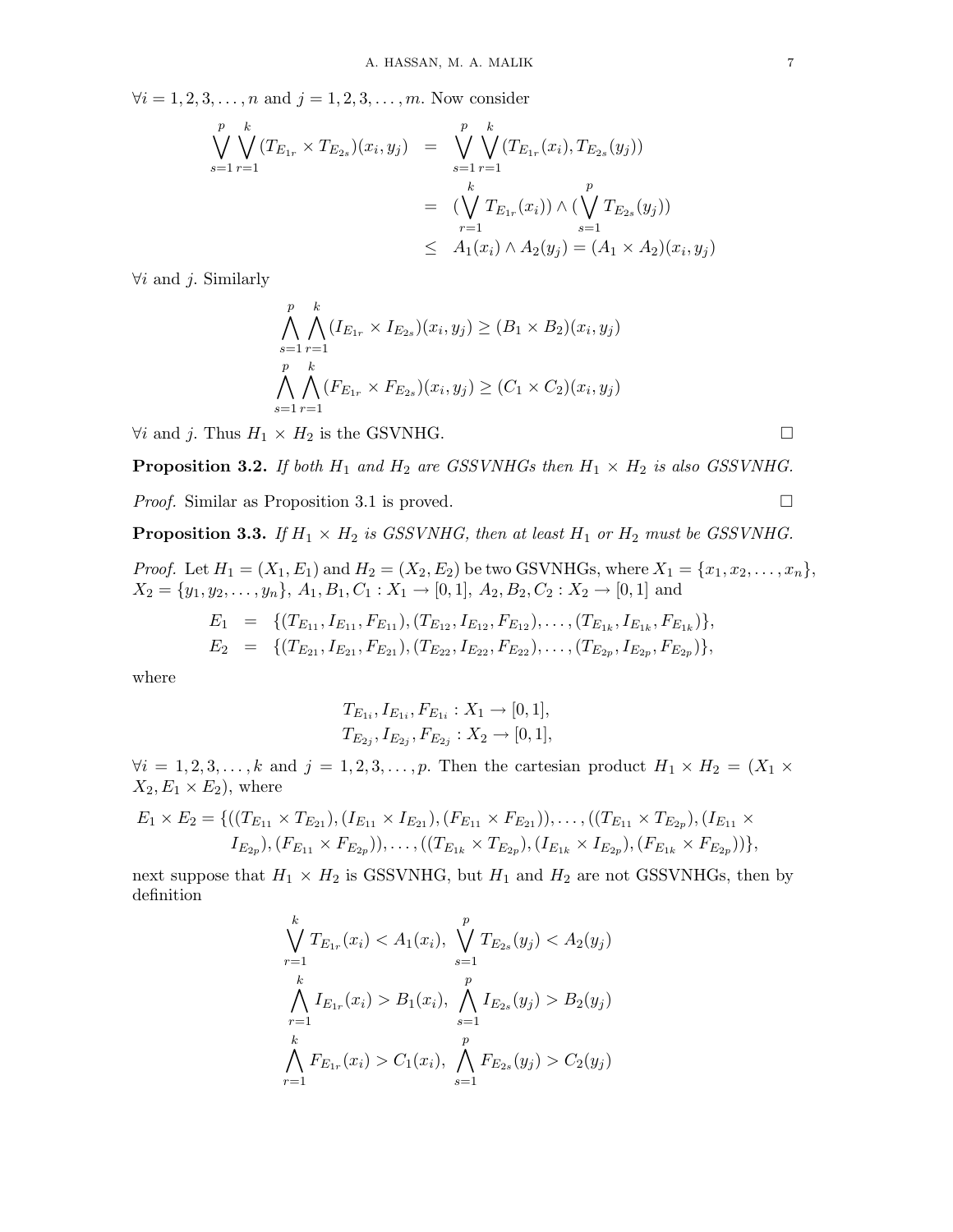$\forall i = 1, 2, 3, ..., n$  and  $j = 1, 2, 3, ..., m$ . Therefore

$$
\bigvee_{s=1}^{p} \bigvee_{r=1}^{k} (T_{E_{1r}} \times T_{E_{2s}})(x_i, y_j) = \bigvee_{s=1}^{p} \bigvee_{r=1}^{k} (T_{E_{1r}}(x_i), T_{E_{2s}}(y_j))
$$
\n
$$
= (\bigvee_{r=1}^{k} T_{E_{1r}}(x_i)) \wedge (\bigvee_{s=1}^{p} T_{E_{2s}}(y_j)))
$$
\n
$$
< A_1(x_i) \wedge A_2(y_j) = (A_1 \times A_2)(x_i, y_j)
$$

 $\forall i$  and j. Similarly

$$
\bigwedge_{s=1}^{p} \bigwedge_{r=1}^{k} (I_{E_{1r}} \times I_{E_{2s}})(x_i, y_j) > (B_1 \times B_2)(x_i, y_j)
$$
\n
$$
\bigwedge_{s=1}^{p} \bigwedge_{r=1}^{k} (F_{E_{1r}} \times F_{E_{2s}})(x_i, y_j) > (C_1 \times C_2)(x_i, y_j)
$$

 $\forall i$  and j. Therefore  $H_1 \times H_2$  is not GSSVNHG, hence at least one of  $H_1$  or  $H_2$  must be GSSVNHG.

## 4. CONCLUSION

In this paper, the concept of single valued neutrosophic hypergraph has been generalized by considering single valued neutrosophic vertex set instead of crisp vertex set and also considering interrelation between single valued neutrosophic vertices and family of single valued neutrosophic edges. Further one can use this concept to analyze the structure of a system and to represent a partition, covering and clustering.

#### **REFERENCES**

- [1] Samanta, T.K. and Mohita, S., (2014), Generalized strong intuitionstic fuzzy hypergraphs, Mathematica Moravica, 18(1), pp. 55–65.
- [2] Wang, H., Smarandache, F., Zhang, Y. and Sunderraman, R., (2010), Single valued neutrosophic Sets, Multisspace and Multistructure, (4), pp. 410-413.
- [3] Gani, A.N. and Malarvizhi, J., (2014), On antipodal fuzzy graph, Applied Mathematical Sciences, 4(43), pp. 2145-2155.
- [4] Karunambigai, M.G. and Kalaivani, O.K., (2011), Self centered intuitionistic fuzzy graphs, World Applied Science Journal, 14(12), pp. 1928-1936, .
- [5] Broumi, S., Talea, M., Bakali, A., Smarandache, F., Vladareanu, L., (2016), Bipolar single valued neutrosophic graphs, Journal of New Theory, Article, pp. 2149-1402.
- [6] Broumi, S., Talea, M., Bakali, A., Smarandache, F., Vladareanu, L., (2016), Computation of shortest path problem in a network with SV-Trapezoidal neutrosophic numbers, proceedings of the 2016 International Conference on Advanced Mechatronic Systems, Melbourne, Australia, pp. 417-422.
- [7] De. R. K., Biswas, R. and Roy, R.A., (2001), An application of intuitionistic Fuzzy set in medical diagnosis, Fuzzy Sets and Systems, (4), pp. 58-64.
- [8] Mordeson, J.N. and Nair, P.S., (1998), Fuzzy graphs and fuzzy hypergraphs, Physica Verlag, Heidelberg, Second edition 2001.
- [9] Broumi, S., Talea, M., Bakali, A., Smarandache, F., (2016), Applying Dijkstra algorithm for solving neutrosophic shortest path problem, Proceedings of the 2016 International Conference on Advanced Mechatronic Systems, Melbourne, Australia, pp.412-416.
- [10] Broumi, S., Talea, M., Bakali, A., Smarandache, F. and Ali, M., (2016), Shortest path problem under bipolar neutrosphic setting, Applied Mechanics and Materials, vol.859, pp. 59-66.